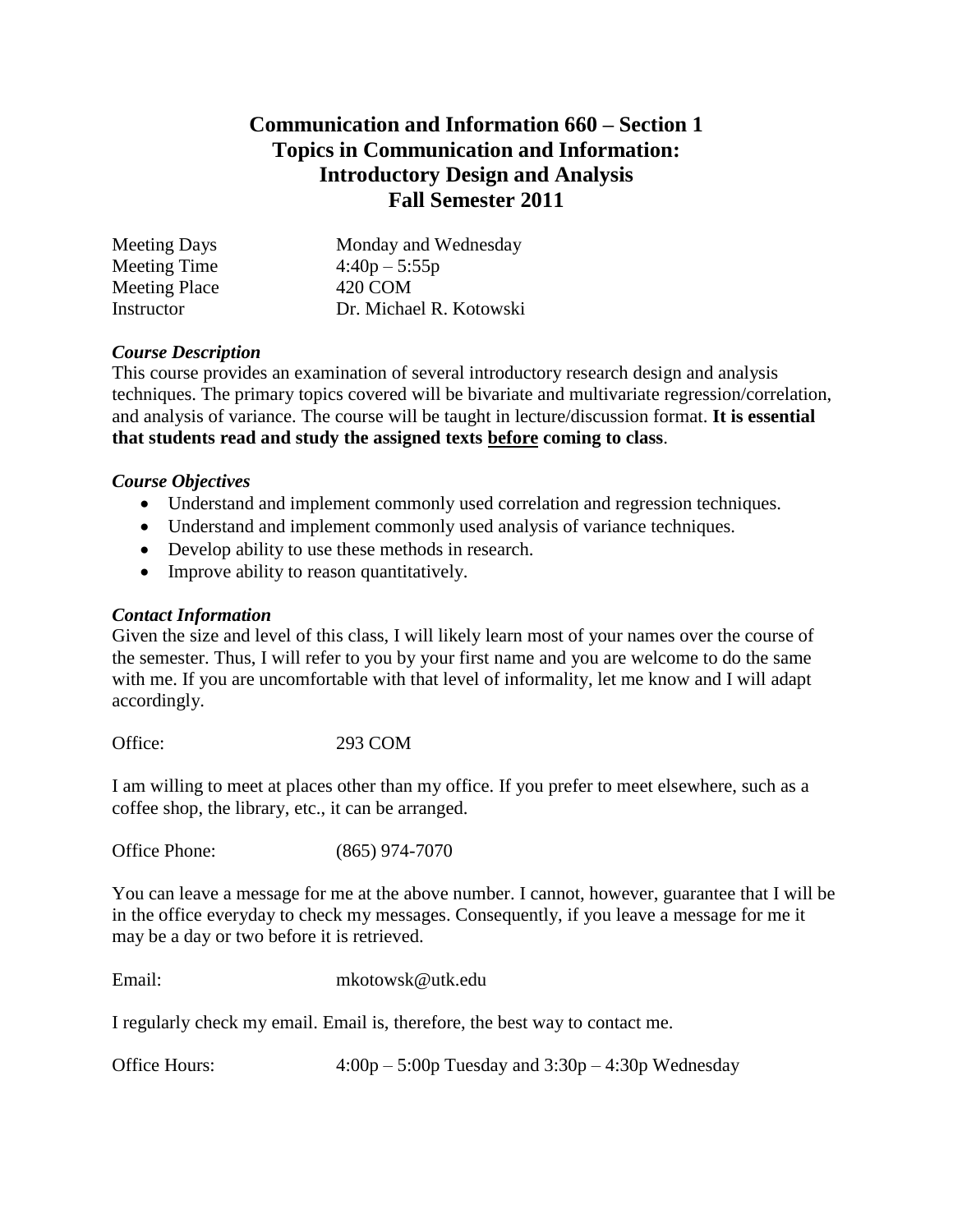If you cannot make these hours, you are welcome to make an appointment for another time. Contacting me by email is the best way of making one of these appointments.

Please do not see office hours exclusively as a time to address problems. You can use them to clarify points you do not understand, to get additional reading material, to talk about the subject matter in relation to your other interests, to review work in progress, to offer feedback or input about the course, to talk about employment or research possibilities, or for other reasons. In other words, you do not need a crisis to make productive use of this time.

## *Texts*

## Required

- Cohen, J., Cohen, P., West, S. G., & Aiken, L. S. (2003). *Applied multiple regression/correlation analysis for the behavioral sciences* (3rd ed.). Mahwah, NJ: LEA.
- Keppel, G., & Wickens, T. D. (2004). *Design and analysis: A researcher's handbook* (4th ed.). Englewood Cliffs, NJ: Prentice Hall.

#### Recommended

Abelson, R. P. (1995). *Statistics as Principled Argument*. Hillsdale, NJ: Lawrence Erlbaum Associates.

- American Psychological Association. (2010). *Publication Manual of the American Psychological Association.* (6<sup>th</sup> ed.), Washington, DC: American Psychological Association.
- Cohen, J. (1988). *Statistical Power Analysis for the Behavioral Sciences*. (2<sup>nd</sup> ed.), New York, NY: Routledge.

## *Journal Articles and Book Chapters*

Hayes, W. L. (1994). *Statistics*. (5<sup>th</sup> ed.), Pacific Grove, CA: Wadsworth Publishing. MacCallum, R. C., Zhang, S., Preacher, K. J., & Rucker, D. D. (2002). On the practice of dichotomization of quantitative variables. *Psychological Methods*, *7*, 19-40.

Salovey, P. (2000). Results that get results: Telling a good story. In R. J. Sternberg (Ed.) *Guide to Publishing in Psychology Journals*. Cambridge, UK: Cambridge University Press.

Whenever you have comments about the readings, I would appreciate the feedback.

## *Evaluation*

The purpose of assigning grades in a course is to assess the extent to which the students in the course mastered the material covered. Because it is your job as a student to master the substantive content in the course and it is my job as an instructor to help you master that content, for both of our benefits, I strive to create a valid and reliable method of evaluation. More information and specific instructions for each assignment and exam will be provided throughout the semester.

## Problem Sets (total about 120 pts)

The problem sets require the execution of material learned in class and usually consist of short data based practice problems similar to what one would see in actual research practice. These problem sets will require computations be performed to obtain the correct answer. Each problem set is graded on a scale ranging from 0 to 10 points.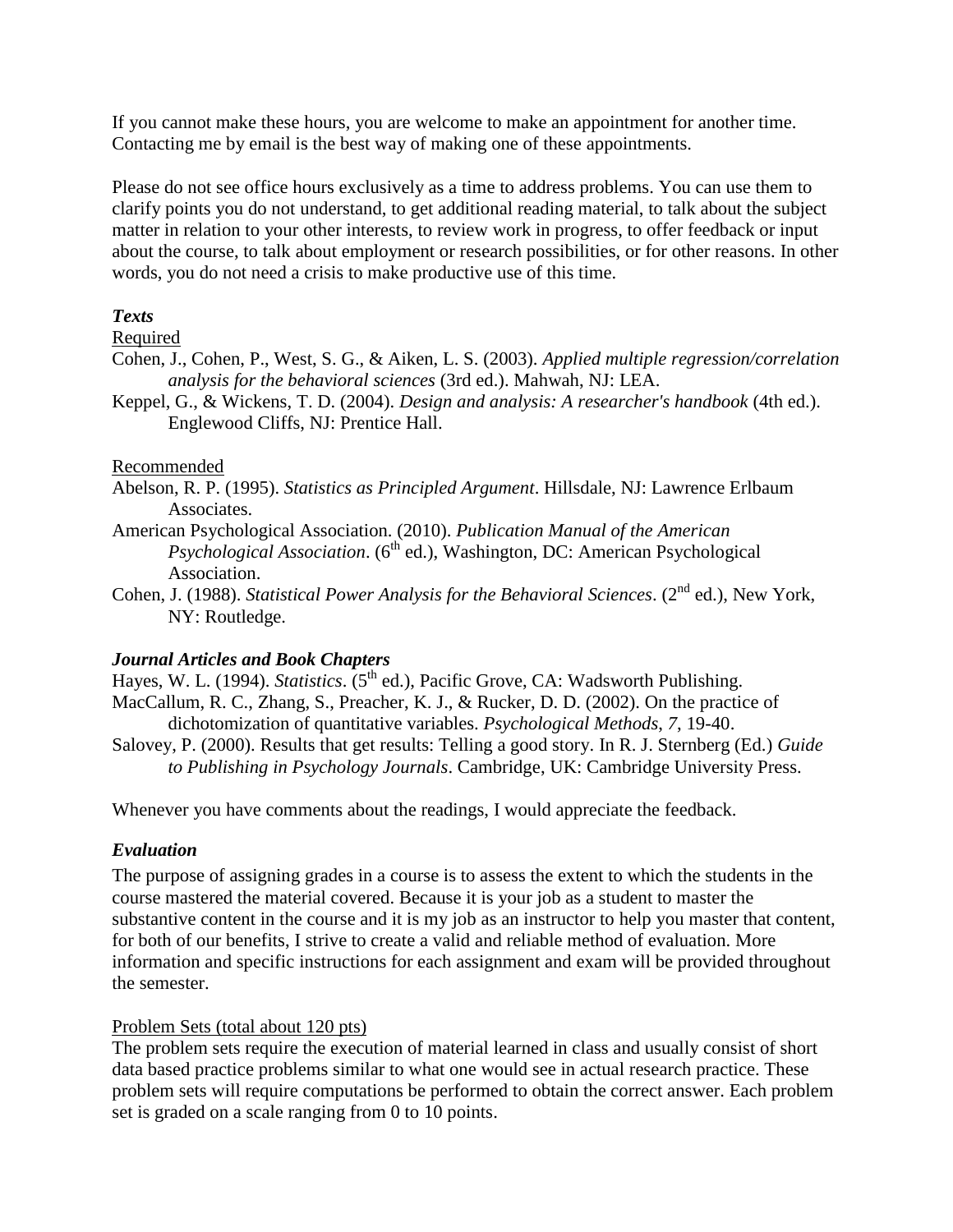To be accepted, completed assignments must: 1) be neat and readable (i.e., written responses should be clear and answers to math problems circled), 2) show each step to any math problem involving hand computations (this aids in finding how you thought through your answers), 3) provide and label all relevant documents for computer-generated answers (i.e., provide the SPSS output and syntax with answers labeled on the printout), and 4) be turned in, in class, on the due date.

## Examinations (total 200 pts)

The examinations test your understanding of the substantive content covered in this course and are composed of essay items. They do not require computations be performed in order to produce a correct answer. The examinations are not cumulative. Each examination is graded on a scale ranging from 0 to 100 points.

#### Participation

Students are expected to attend each and **every** class. **All** required reading assignments must be read **PRIOR** to the class date for when they are assigned, and the students must discuss the readings in an informed and thoughtful manner. In other words, attendance is defined as physical and mental presence.

The instructor may, at his discretion, add or subtract up to 5% of the total points possible for participation. Students meeting or exceeding the expectations may gain participation points, while students failing to meet expectations may loose points.

| Grade     | Percentage |
|-----------|------------|
| A         | 90%-100%   |
| $B+$      | 85%-89%    |
| B         | 80%-84%    |
| $C+$      | 75%-79%    |
| $\subset$ | 70%-74%    |
| Failure   | 0%-69%     |

## *Grading Scale*

#### *Policy*

You are adults, I do not take roll. I shall, however, pass on the benefit of my experience. There is a substantial positive correlation between attendance and course performance.

All work must be turned in during class on the day in which it is due. Extensions may only be granted before the due date, and will only be granted for (what the instructor believes to be) valid reasons. The instructor may refuse to accept late work. Generally, I do **not** give make-up examinations, accept late work, or give incompletes. I realize that in **rare cases** they are necessary. If circumstances should arise that cause you to miss an examination, submit a paper late, or need an incomplete, then it is your responsibility to contact me and make the request. In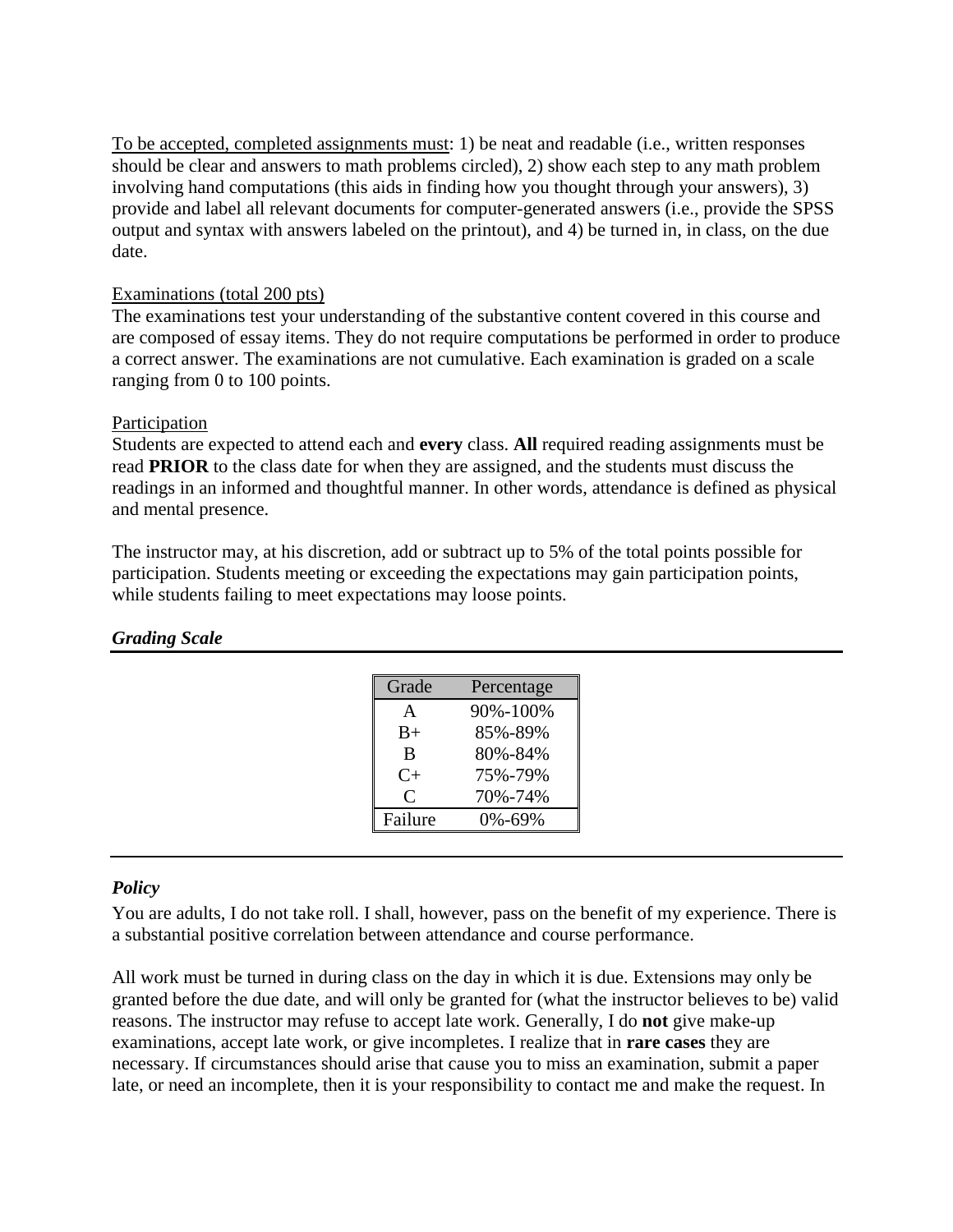the absence of a request you will receive a zero on the assignment or examination, and receive a grade in lieu of the incomplete.

**If caught engaging in academic dishonesty in this course you will receive a zero in the course and be reported to the CCI Associate Dean**. Lest there be misunderstanding, the University of Tennessee policy on academic dishonesty is reproduced in subsequent paragraphs from Hilltopics.

*An essential feature of The University of Tennessee is a commitment to maintaining an atmosphere of intellectual integrity and academic honesty. As a student of the University, I pledge that I will neither knowingly give nor receive any inappropriate assistance in academic work, thus affirming my own personal commitment to honor and integrity.*

Students are also responsible for any act of plagiarism. Plagiarism is using the intellectual property or product of someone else without giving proper credit. The undocumented use of someone else's words or ideas in any medium of communication (unless such information is recognized as common knowledge) is a serious offense, subject to disciplinary action that may include failure in a course and/or dismissal from the University. Specific examples of plagiarism are:

1. Copying without proper documentation (quotation marks and a citation) written or spoken words, phrases, or sentences from any source;

2. Summarizing without proper documentation (usually a citation) ideas from another source (unless such information is recognized as common knowledge);

3. Borrowing facts, statistics, graphs, pictorial representations, or phrases without acknowledging the source (unless such information is recognized as common knowledge);

4. Collaborating on a graded assignment without the instructor's approval;

5. Submitting work, either in whole or in part, created by a professional service and used without attribution (e.g., paper, speech, bibliography, or photograph).

Faculty members also have responsibilities which are vital to the success of the Honor Statement and the creation of a climate of academic integrity within the University community. Each faculty member is responsible for defining, in specific terms, guidelines for preserving academic integrity in a course. Included in this definition should be a discussion of the Honor Statement.

Student classroom conduct, including academic dishonesty, is the immediate responsibility of the instructor. He/she has full authority to suspend a student from his/her class, to assign an "F" in an exercise or examination, or to assign an "F" in the course. In addition to or prior to establishing a penalty, the instructor may refer the case to an Academic Review Board by notifying the administrative head of his/her academic unit and the Office of the Dean of Students, which shall prepare and present the case to the appropriate Academic Review Board.

For more detail than what is possible here please refer back to Hilltopics.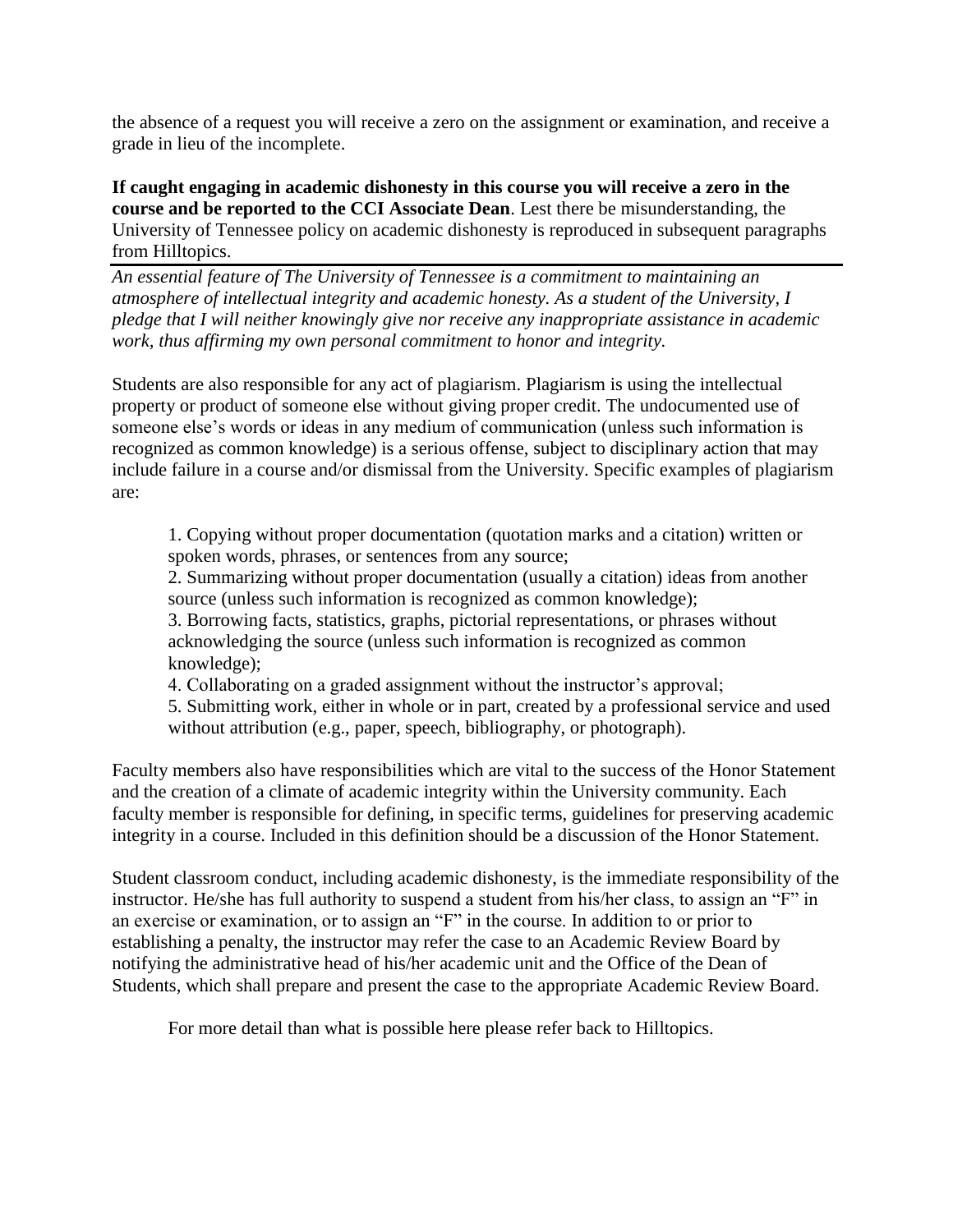# *Approximate Assignment Schedule*

| Assignment        | Points | Due                        |
|-------------------|--------|----------------------------|
| Problem Set 1     | 10     | $31st$ August              |
| Problem Set 2     | 10     | $12^{th}$ September        |
| Problem Set 3     | 10     | 19 <sup>th</sup> September |
| Problem Set 4     | 10     | 26 <sup>th</sup> September |
| Problem Set 5     | 10     | 3 <sup>rd</sup> October    |
| Problem Set 6     | 10     | 10 <sup>th</sup> October   |
| Midterm Exam      | 100    | 12 <sup>th</sup> October   |
| Problem Set 7     | 10     | 24 <sup>th</sup> October   |
| Problem Set 8     | 10     | 31 <sup>st</sup> October   |
| Problem Set 9     | 10     | $7th$ November             |
| Problem Set 10    | 10     | 14 <sup>th</sup> November  |
| Problem Set 11    | 10     | $21st$ November            |
| Problem Set 12    | 10     | 28 <sup>th</sup> November  |
| <b>Final Exam</b> | 100    | $7th$ December             |
| Total             | 320    |                            |

| Week 1<br>$17th$ August |                                                                                                             |
|-------------------------|-------------------------------------------------------------------------------------------------------------|
|                         | <i>Topic</i> : Hypothesis types and statistics; The summation symbol<br>Readings: Handouts (see Blackboard) |
| Week 2                  |                                                                                                             |
| $22nd$ August           | <i>Topic:</i> Overview of Basic Statistics<br><i>Readings:</i> Hays – Ch. 4, 5, & 6                         |
| $24th$ August           | <i>Topic:</i> Overview of Basic Statistics                                                                  |
|                         | <i>Readings:</i> Hays – Ch. 4, 5, & 6                                                                       |
| Week 3                  |                                                                                                             |
| $29th$ August           | <i>Topic:</i> Hypothesis testing and significance tests                                                     |
|                         | <i>Readings:</i> Hays – Ch. 7; Salovey – Ch. 8                                                              |
| $31st$ August           | <i>Topic:</i> Testing relationships: Correlation and regression                                             |
|                         | <i>Readings:</i> Cohen et al. – Ch. 1 & 2; MacCallum et al.<br>PS#1 Due                                     |
| Week 4                  |                                                                                                             |
| $7th$ September         | <i>Topic:</i> Testing relationships: Correlation and regression                                             |
|                         | <i>Readings:</i> Cohen et al. – Ch. 1 & 2; MacCallum et al.                                                 |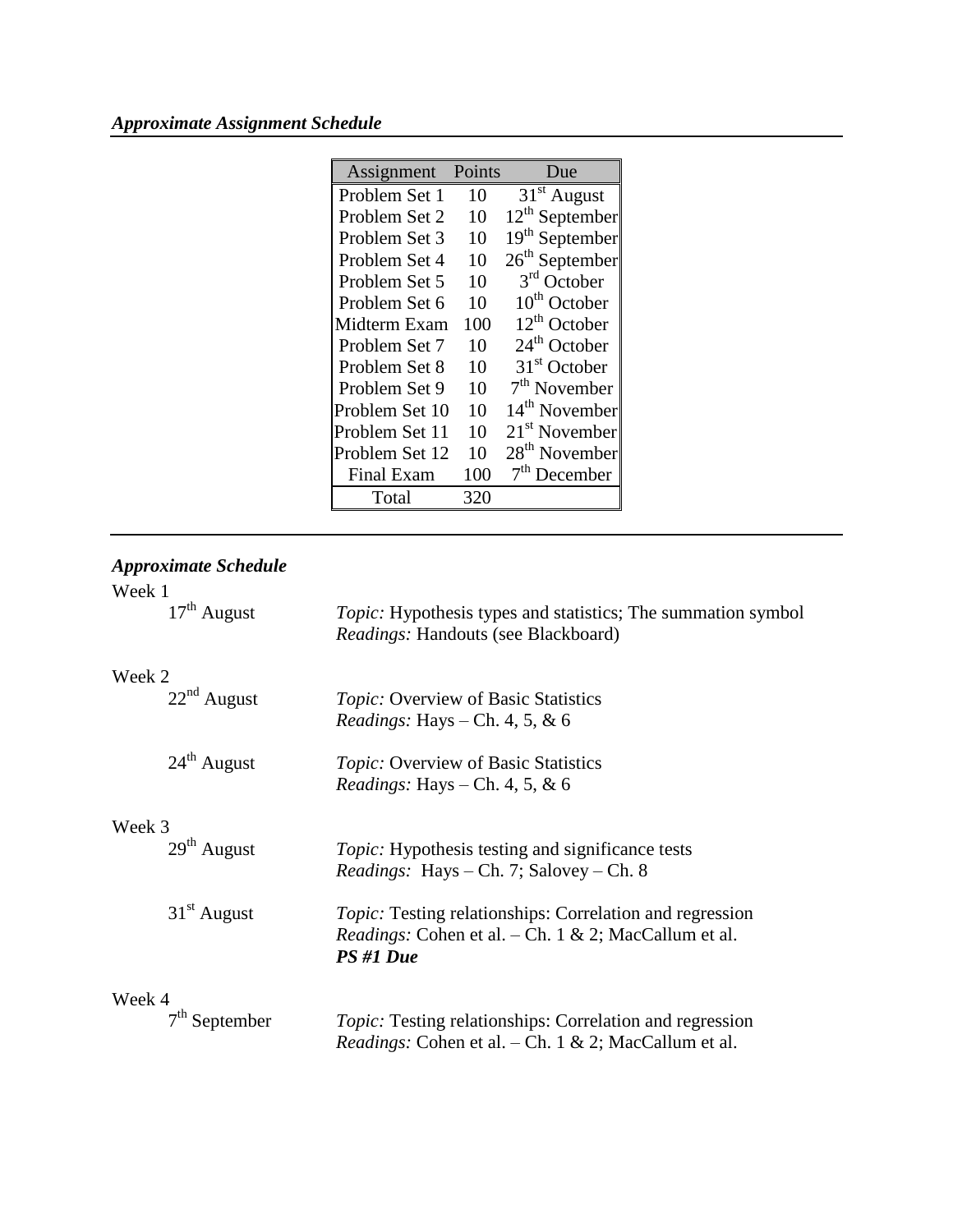| Week 5                     |                                                                                                                              |
|----------------------------|------------------------------------------------------------------------------------------------------------------------------|
| $12th$ September           | <i>Topic:</i> Testing relationships: Multiple regression<br><i>Readings:</i> Cohen et al. $-$ Ch. 3, 4, 5, & 6<br>PS#2 Due   |
| $14th$ September           | Topic: Testing relationships: Multiple regression<br><i>Readings:</i> Cohen et al. $-$ Ch. 3, 4, 5, & 6                      |
| Week 6<br>$19th$ September | <i>Topic:</i> Testing relationships: Multiple regression<br>Readings: Cohen et al. - Ch. 3, 4, 5, & 6<br>$PS \# 3 Due$       |
| $21st$ September           | <i>Topic:</i> Testing relationships: Multiple regression<br><i>Readings:</i> Cohen et al. $-$ Ch. 3, 4, 5, & 6               |
| Week 7                     |                                                                                                                              |
| $26th$ September           | <i>Topic:</i> Testing relationships: Interactions among continuous<br>variables                                              |
|                            | Readings: Cohen et al. - Ch. 7<br>PS#4 Due                                                                                   |
| $28th$ September           | Topic: Testing relationships: Categorical independent variables<br><i>Readings:</i> Cohen et al. – Ch. 8                     |
| Week 8                     |                                                                                                                              |
| $3rd$ October              | Topic: Testing relationships: Interactions with categorical variables<br>Readings: Cohen et al. - Ch. 9<br>PS #5 Due         |
| $5th$ October              | Topic: Testing relationships: Outliers and multicollinearity<br>Readings: Cohen et al. - Ch. 10                              |
| Week 9                     |                                                                                                                              |
| $10th$ October             | Topic: TBA<br>PS#6 Due                                                                                                       |
| $12^{th}$ October          | <b>Midterm Exam</b>                                                                                                          |
| Week 10                    |                                                                                                                              |
| $17th$ October             | Topic: Comparing two groups: t-tests<br>Readings: Hays - Ch. 8                                                               |
| $19th$ October             | <i>Topic:</i> Comparing many groups: Single factor (one-way) ANOVA<br>Readings: Keppel & Wickens - Ch. 2, 3, 4, 5, 6, 7, & 8 |